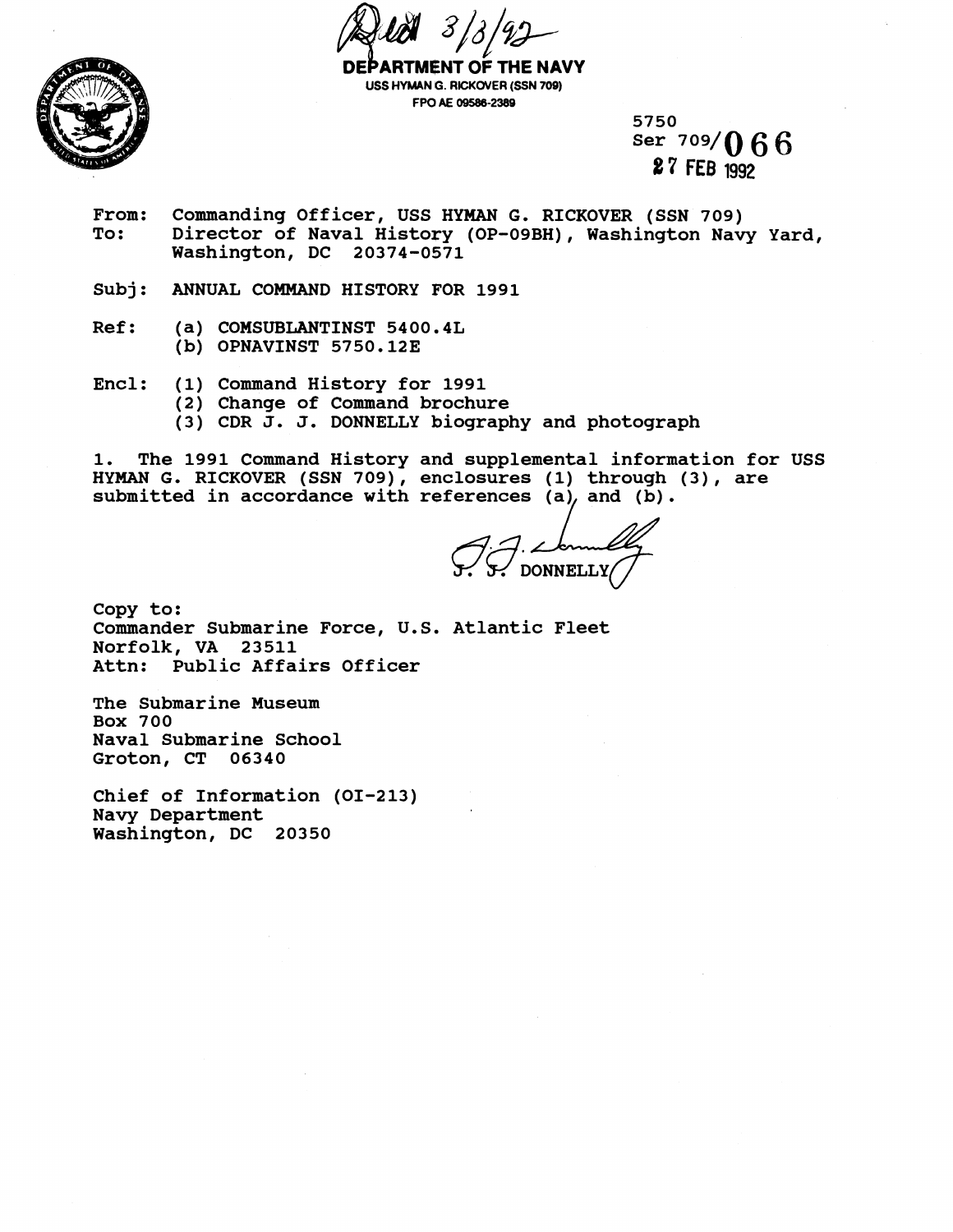## **ANNUAL COMMAND HISTORY FOR 1991**

- 1. Command Composition and Organization.
	- **a. Mission: USS HYMAN G. BICKOVER (SSN 709) is a nuclear powered fast attack submarine of the LOS ANGELES (SSN 688) Class. Her principal mission is to operate against enemy submarines and surface ships.**
	- **b. Immediate Senior Command Commander Submarine Squadron Eight**
	- **c. Homeport Norfolk, VA**
	- **d. Command Organization:**



**Commanding Officer Executive Officer Engineer Officer Weapons Officer Navigator/Operations Officer Supply Officer Chief of the Boat** 

- **2. Chronoloav.** 
	- **a. Significant Events:**

**23-26 April** 

| 25-28 January     | Drydock (Towed Array Maintenance) |  |
|-------------------|-----------------------------------|--|
| 6 February-10 May | North Atlantic Deployment         |  |
| 25 April          | CINCLANT Tour                     |  |
| 3 June            | British House of Commons Defense  |  |
|                   | Committee Tour                    |  |
| $17 - 20$ August  | <b>Tiger Cruise</b>               |  |
| 31 October        | Finland Minister of Defense Tour  |  |
| 2 November        | SSN 709 Change of Command         |  |
| b. Port Visits:   |                                   |  |
| $10-12$ April     | Rosyth, Scotland                  |  |
| 15-19 April       | Rotterdam, Netherlands            |  |

**Lisbon, Portugal** 

**Enclosure (1)**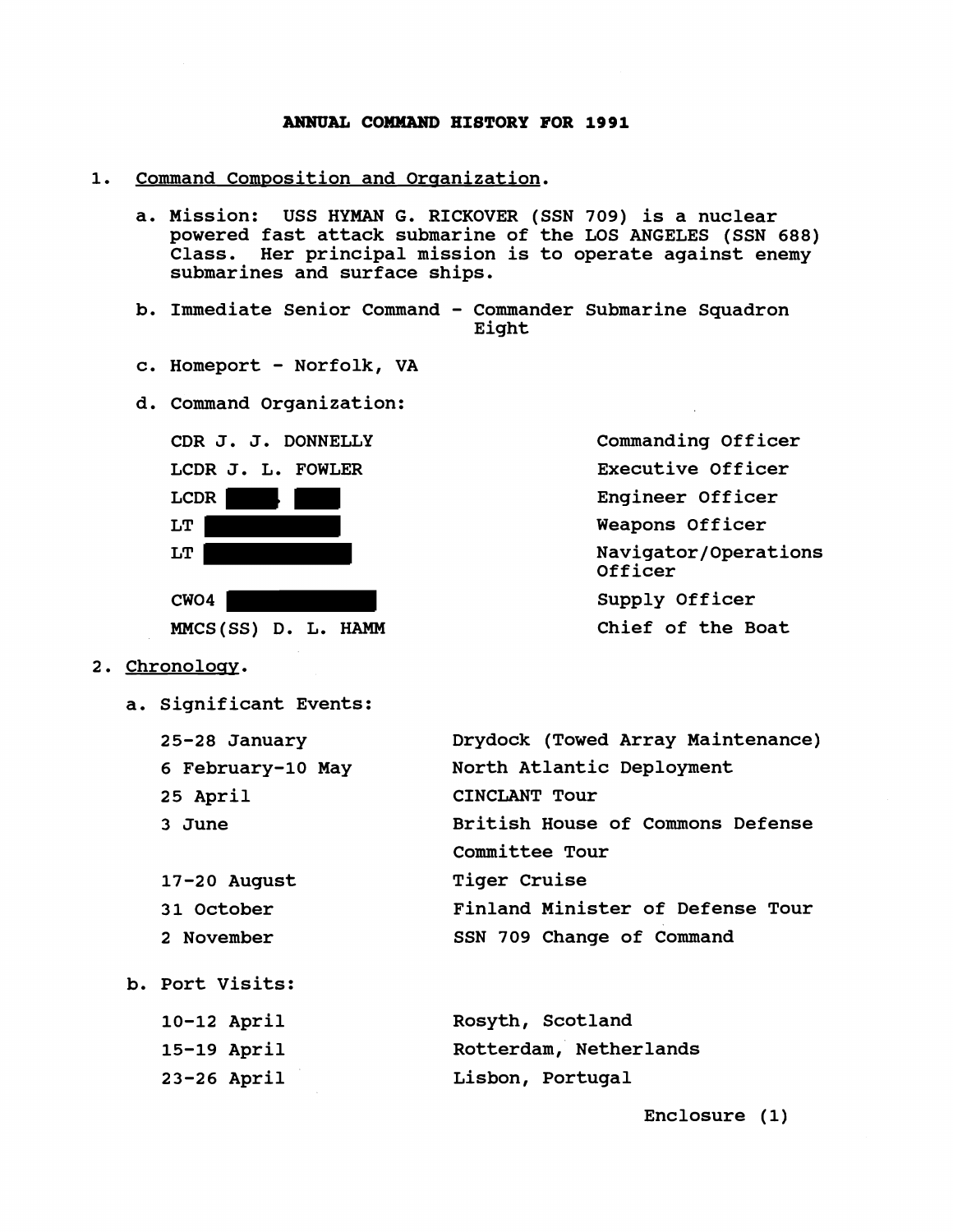| $18-21$ June |              | Port Everglades, Florida |  |
|--------------|--------------|--------------------------|--|
|              | 09-12 August | Port Canaveral, Florida  |  |
|              | 16-18 August | Port Canaveral, Florida  |  |

## **3. Narrative.**

**RICKOVER completed a Pre Overseas Movement Upkeep in Norfolk on 7 January in preparation for the shipls sixth deployment. A pre deployment sonar calibration in mid-January revealed that repairs to the towed array flushing pump cable were needed, requiring the ship to go into drydock for four days at the end of January.** 

**RICKOVER performed a Pre-Overseas Movement workup and certification in the Virginia Capes Operating Areas prior to deploying on 6 February. The extended North Atlantic deployment, which involved operations vital to the security of the United States, proved to be very successful. RICKOVER arrived in Rosyth, Scotland on 28 April for a two day stay, followed by a transit and port visit in Rotterdam, Netherlands. A transit of the English Channel preceded the last port visit to Lisbon, Portugal before the trans-Atlantic transit to Norfolk starting on 26 April and a return to homeport on 10 May.** 

**RICKOVER subsequently conducted a 2 week standdown followed by a demanding 2 week maintenance period, the first upkeep of the year for the ship. The ship provided sea trial support services for the PCU Asheville, and target support services for USS Atlanta, Minneapolis-Saint Paul, and Baton Rouge before a port visit to Port Canaveral, Florida. The ship returned to Norfolk for the Fourth of July, then conducted Midshipman training in Charleston, South Carolina from 19-29 July. A weekend in Norfolk was followed by services to USS Kitty Hawk, services at AUTEC, and additional Midshipman training in Port Canaveral, Florida. Following a short stay in Port Canaveral, the ship conducted a Tiger Cruise enroute to Norfolk 17-20 August.** 

**RICKOVER commenced a pre Depot Modernization Period (DMP) maintenance availability on 20 August which included at sea testing 26-28 August and ended on 2 October. During the upkeep, many new upgrades to the engineering spaces and the fire control system were conducted. The ship conducted services at the AFWTF Range, St. Croix, USVI, followed by services in the Guantanimo Operating Areas the week of 7 October. A two week inport period allowed arrangements to be completed for the upcoming change of command which occurred on 2 November. Two weeks of underway operations at the beginning of November enabled the new Commanding Officer to observe the shipls operations against a P-3 squadron, surface units and other submarines.** 

 $2<sup>1</sup>$